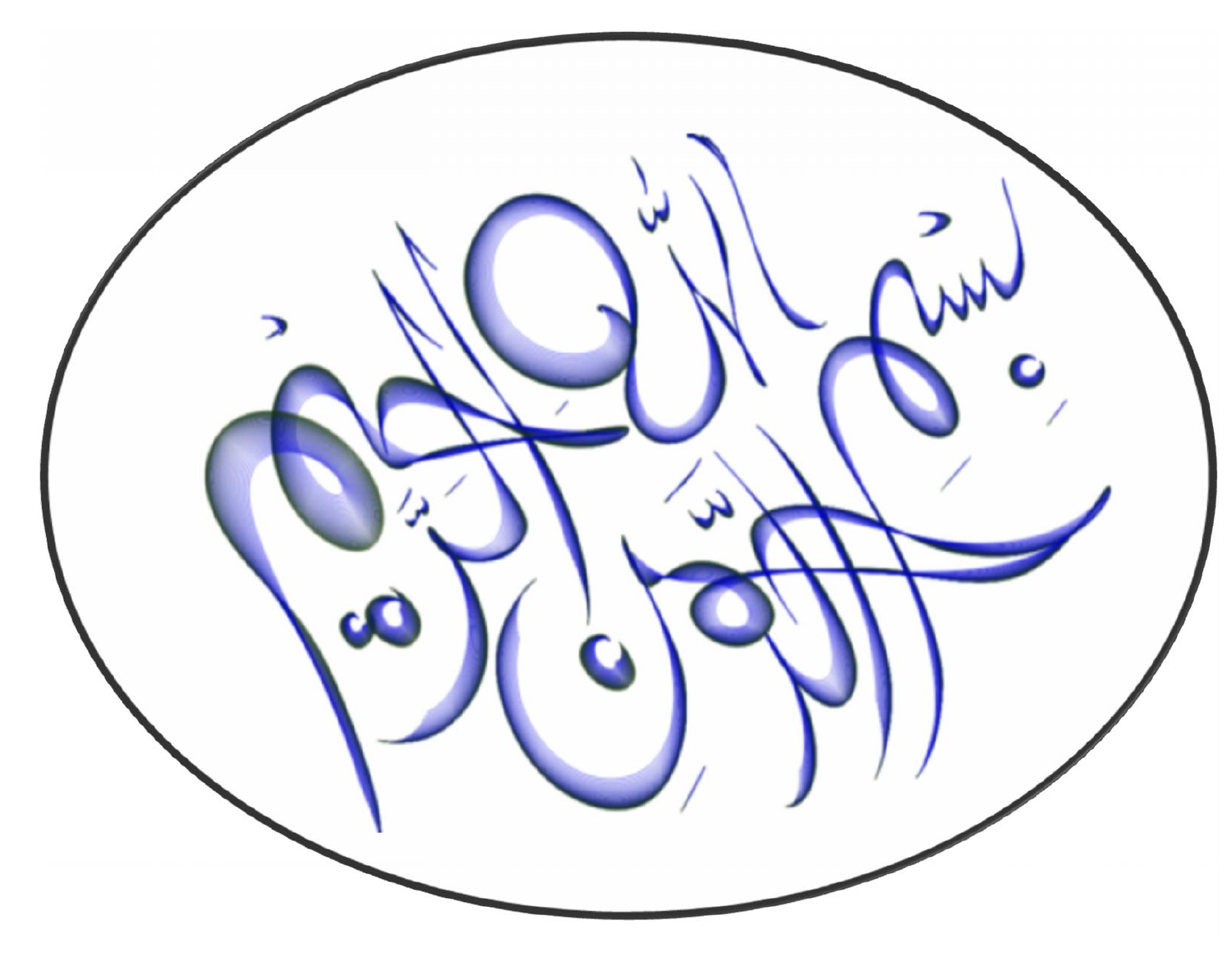

## **SHAKARGANJ MILLS LIMITED CAUSES OF LOW SUGARCANE YIELD** Presented by: Manzoor Hussain Malik Senior Vice President (Agri.)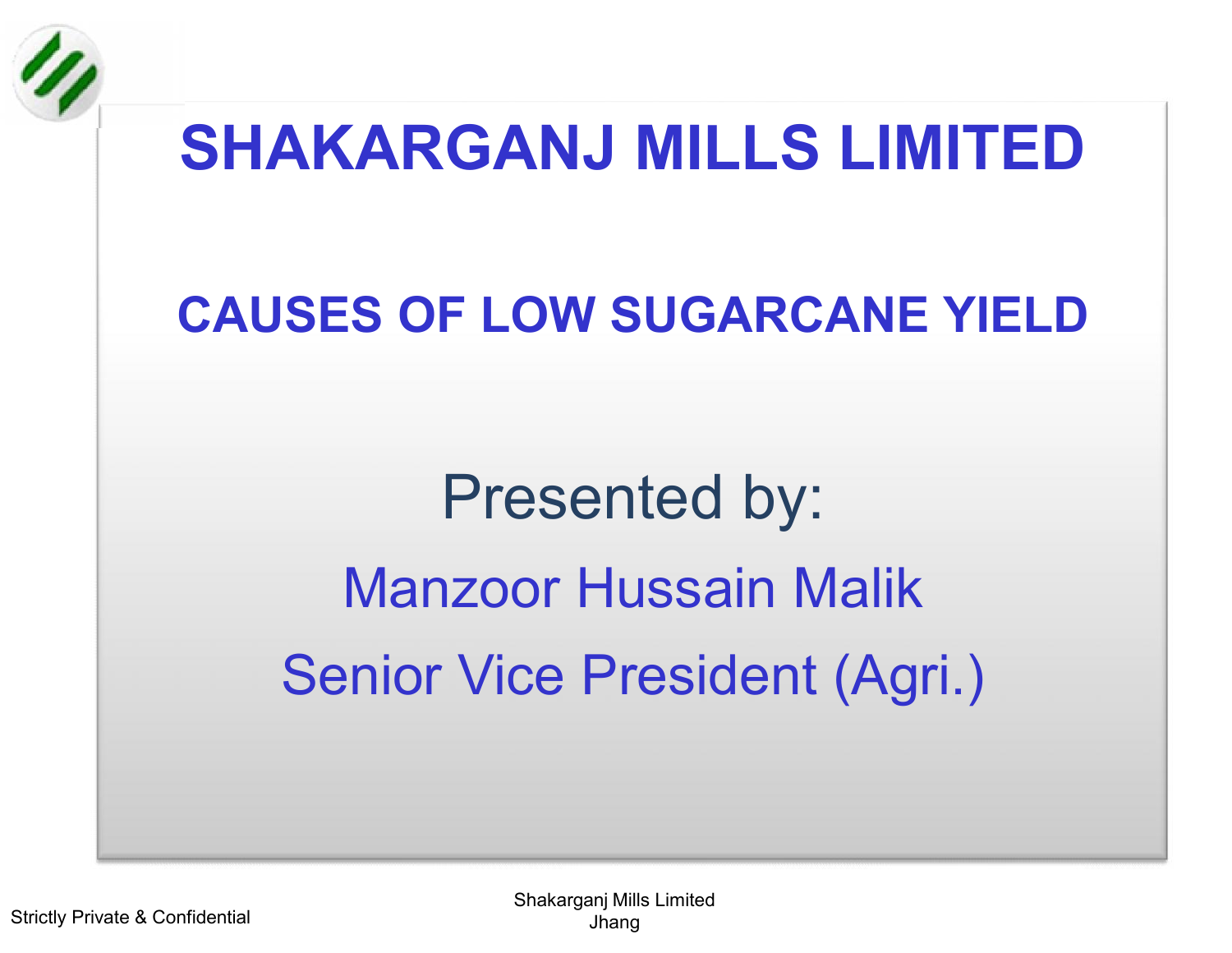

## **MEASURES TO BE TAKEN**

Following steps should be taken at industry level to increase sugar recovery and cane yield.

Incedence of whip smut disease has been observed almost all over Punjab on HSF 240 especially on ratoon crop.It is now the approperiate time to take meaures to eliminate this variety under a phased program.Seed nurseries of the new upcoming better sucrose and disease resistent varities must be developed by each mills having predominently HSF 240. The same can be used for seed propagation. Development of seed bank by all the sugar mills for spreading

the early maturing and high yielding cane varieties acceptable for millers and growers.

- Awareness to the growers and training of the field staff on Integrated pest management of sugarcane crop.
- $\rightarrow$  Interest free loans in kind should be given to the farmers at the door step for appropriate fertigation of the crop.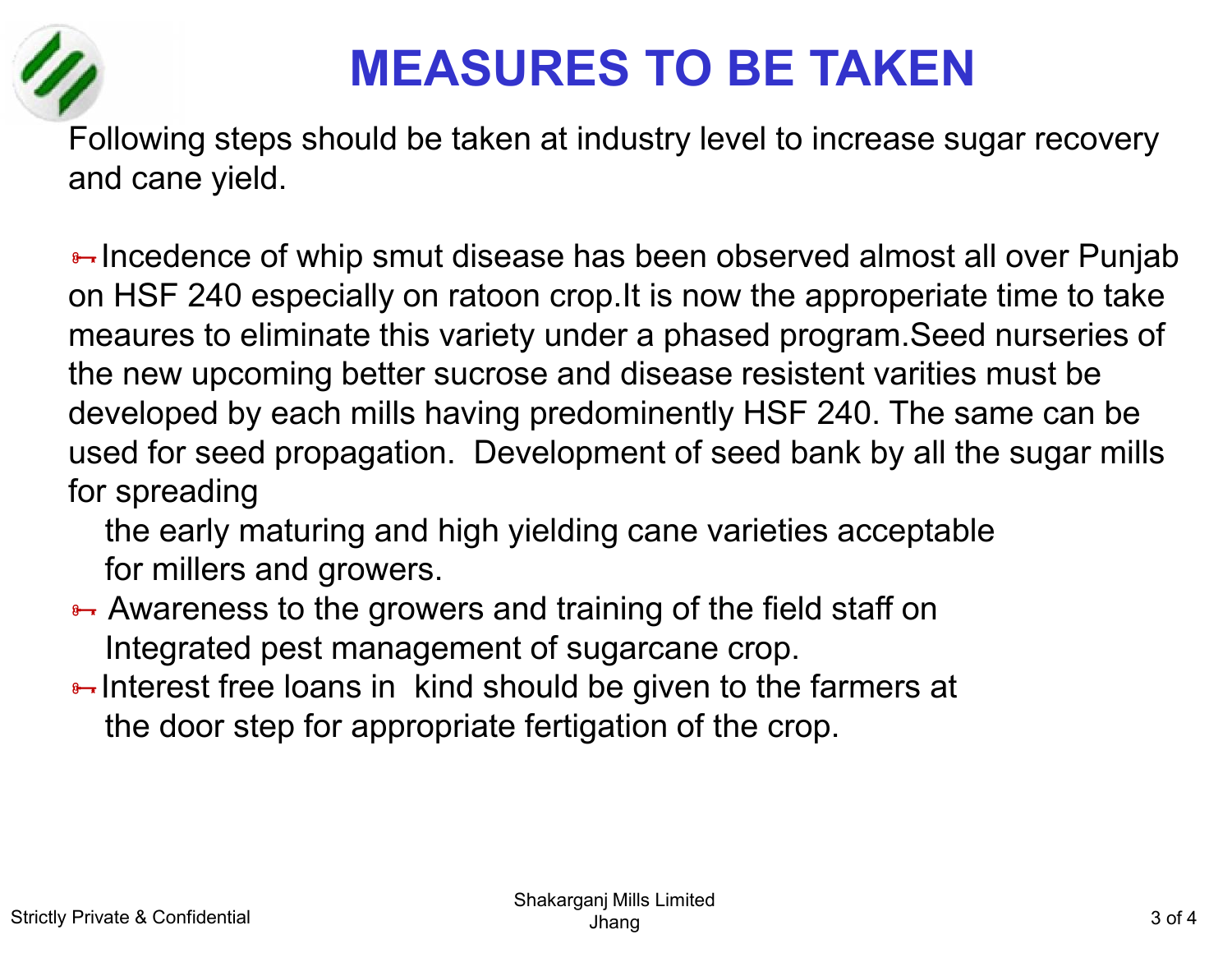

## **MEASURES TO BE TAKEN**

Economic yields could be improved through reducing post harvest losses in the field and process losses in the factory. Education of farmers through efficient extension/advisory services.

- High yielding varieties with maximum sugar recovery, best suited under available resources.
- <del>■</del> Dissemination of technology through Field days/Farmers training and demo plots.
- **Ex** Credit facility/subsidy on inputs by Sugar Mill's and/or Financial institutions.
- <del>■</del> Regular and timely payments to growers.
- Site-specific varietal testing for different ecological zones with
- **Ex** early, medium and late maturity groups.
- $\bullet$  Inter-cropping with suitable crops for maximum yield and land utilization.
- **Proper management and less reliance on ratoon crop.**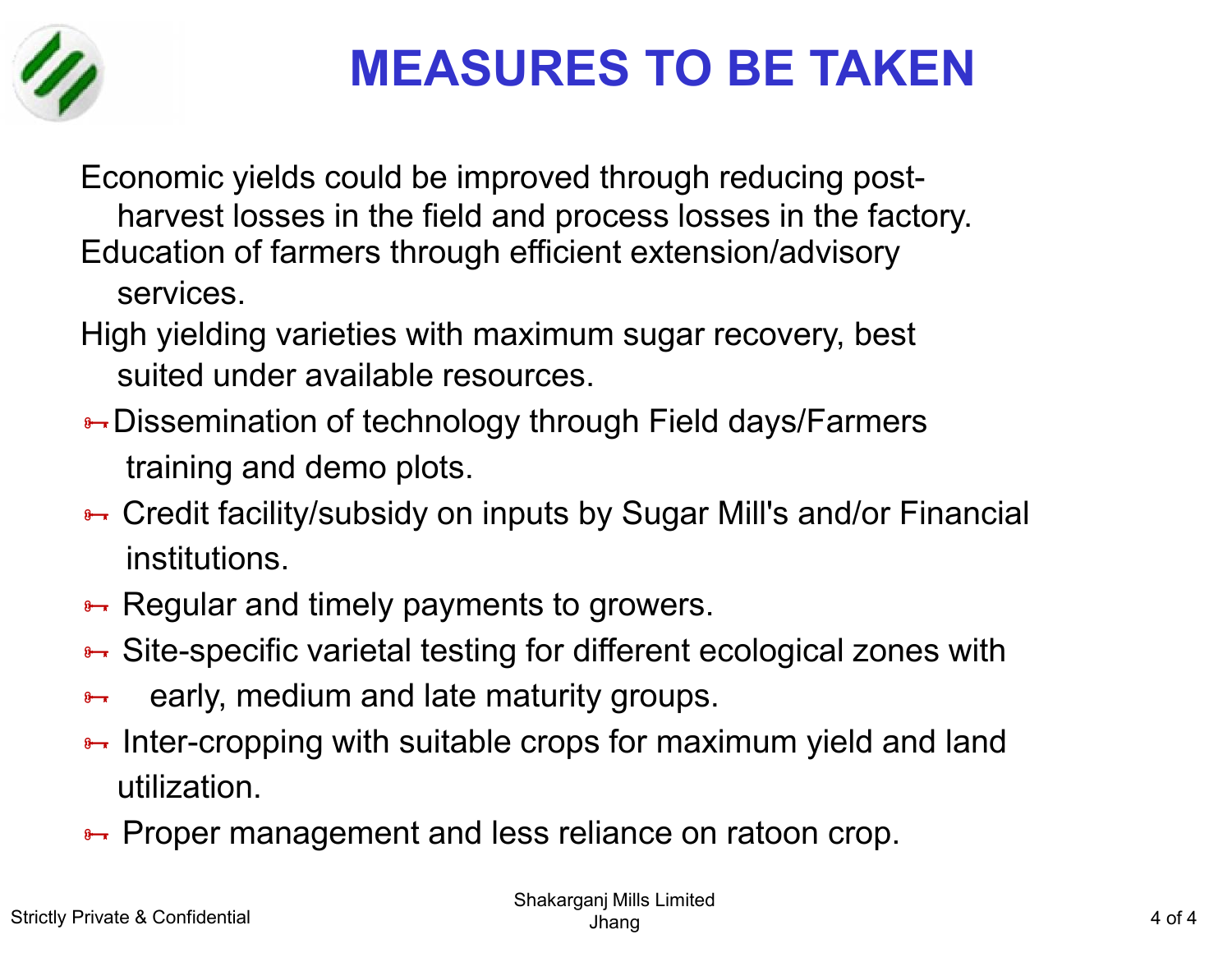

## **MEASURES TO BE TAKEN**

Close co-ordination of Cane Staff with each other during

procurement of Sugarcane.

Due to acute water shortage the growers are facing great difficulties in irrigating cane crop as per requirement. Governament must initiate program to provide sugar cane farmers Generators and Peter diesel engines on soft loans for overcoming the shortage.

A lot of extremely inferior varieties like CPF 239 ( Fakher e Hind ),CO 1148, L118 and SPF 220 are spreading in the central Punjab. Due to very less sugar recovery these varieties are strongly recommended to be declared1 as banned varieties and cultivation of the same must be prohibited.